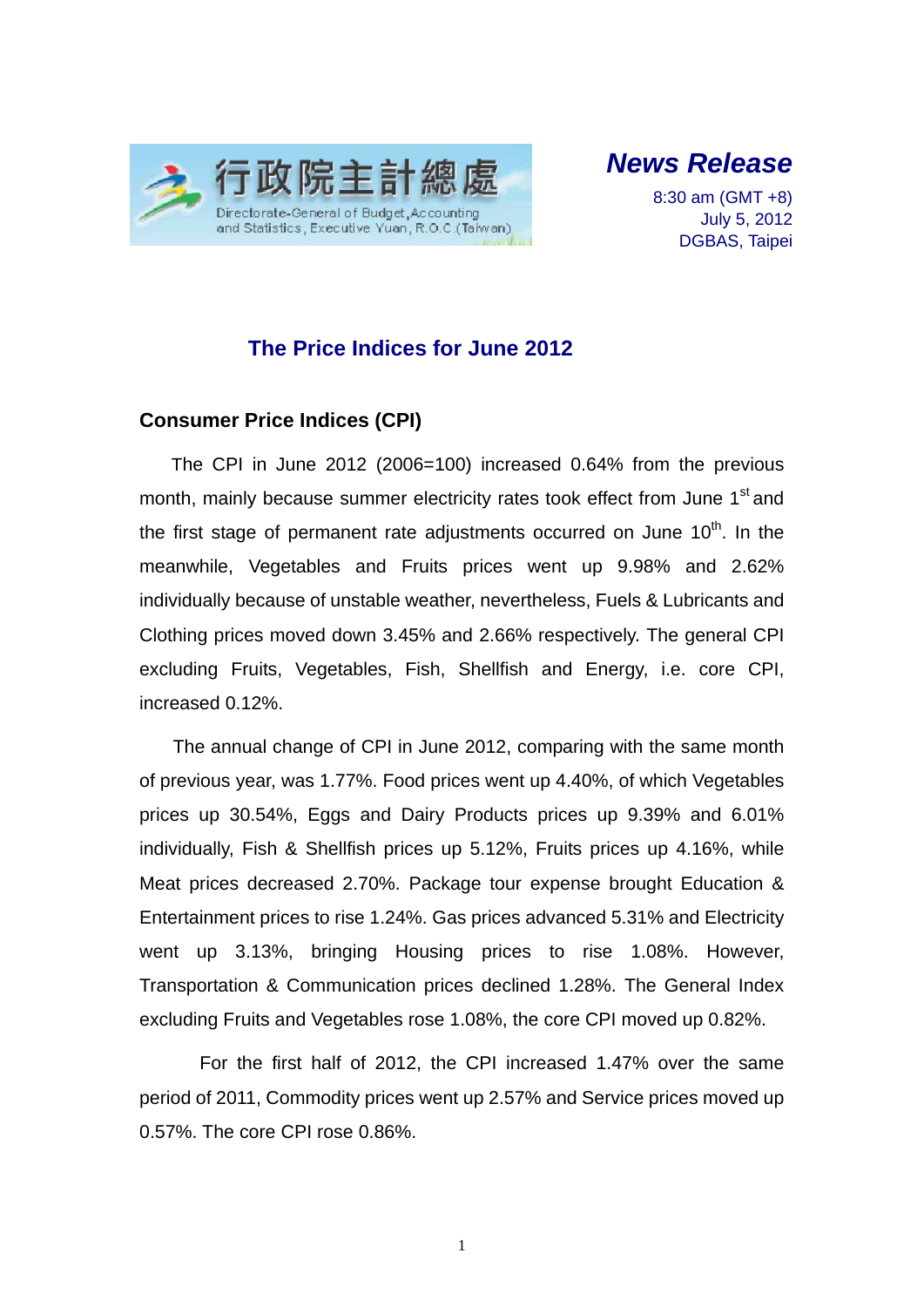

#### **CPI for Households in Different Disposable Income Groups**

For June 2012, the CPI for Lowest 20% Disposable Income Group and CPI for Middle 60% Disposable Income Group increased 1.91% and 1.79% separately, comparing with the same month of 2011, furthermore, CPI for Highest 20% Disposable Income Group rose 1.71%.

#### **Wholesale Price Indices (WPI)**

The WPI in June 2012 decreased 1.06% from the previous month, mainly because prices of Crude Petroleum & Natural Gas and Petroleum & Coal Products went down 9.98% and 7.01% respectively; furthermore, Chemical Material and Basic Metal moved down 4.89% and 1.46% individually. The WPI for Domestic Sales Excluding Imports declined 0.48%. Import price index went down 2.12%, and Export price index down 0.43%.

The annual change of WPI in June 2012, comparing with the same month of 2011, was minus 1.70%. Mainly because prices of Chemical Material, Basic Metal and Crude Petroleum & Natural Gas went down 10.59%, 10.24% and 7.46% separately, nevertheless, electricity rates hike and prices of Machinery & Equipment went up 3.77%. The WPI for Domestic Sales Excluding Imports fell 1.48%; Import price index declined 2.76%, and Export price index moved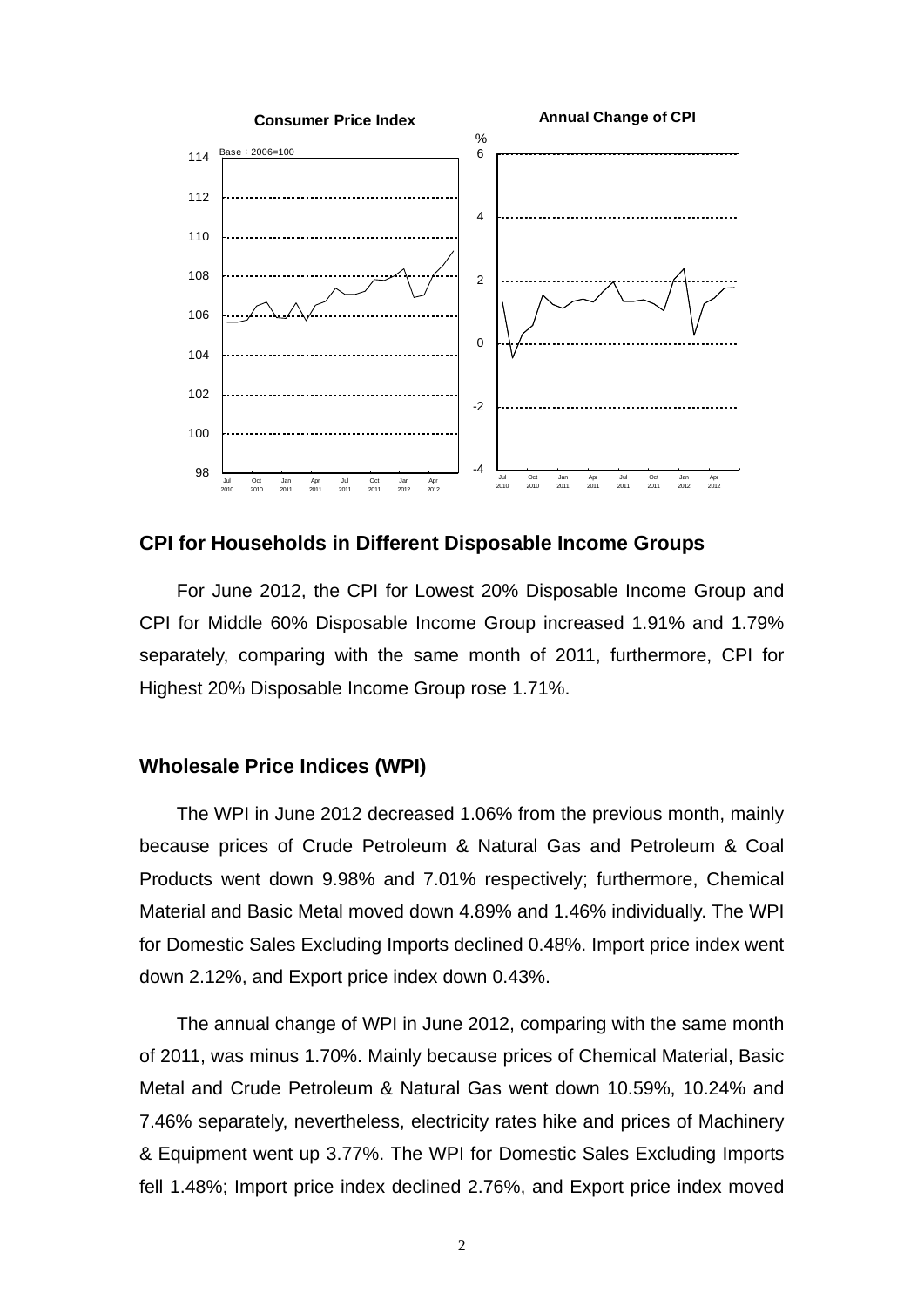down 0.69%.

For the first half of 2012, the WPI increased 0.45% compared with the same period of the previous year, of which the Import price index rose 1.63% and Export price index increased 0.54% respectively.

![](_page_2_Figure_2.jpeg)

### **Statistical Tables**

Table1 The Changes of Consumer Price Indices Table2 The Changes of Wholesale Price Indices Table3 The Changes of Import Price Indices Table4 The Changes of Export Price Indices

### **For Further Information:**

*Statistics Database:* http://eng.stat.gov.tw/ *DGBAS* news releases on the Internet: http://eng.dgbas.gov.tw/ *Tel:* +886-2-23803449; *Fax:* +886-2-23803465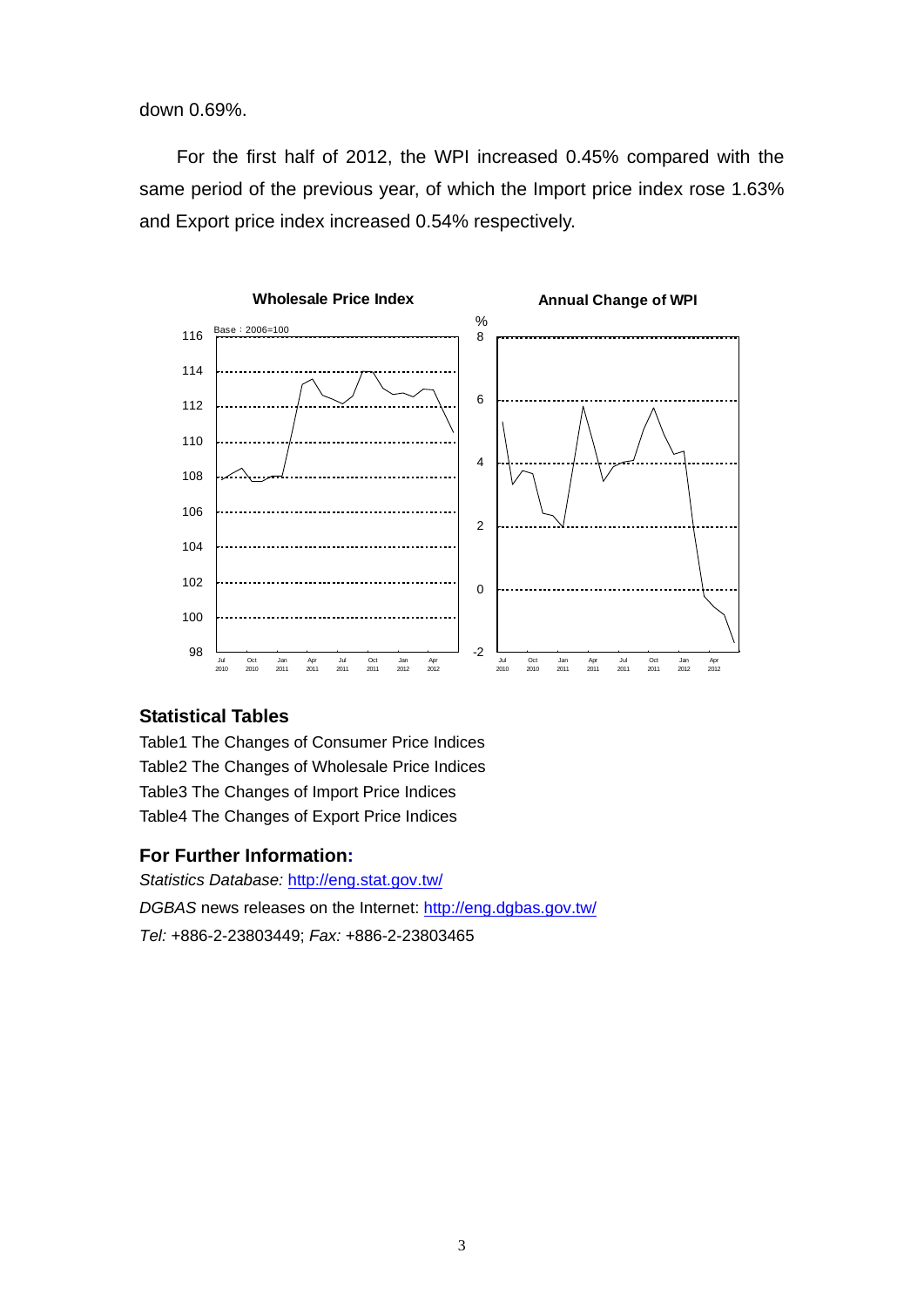# Table 1 The Changes of Consumer Price Indices

June 2012

|                                                                         | Weight   | Index of     | Compared | Compared    | The First Six    |
|-------------------------------------------------------------------------|----------|--------------|----------|-------------|------------------|
|                                                                         | $(\%0)$  | June 2012    | with     | with the    | Months of 2012   |
|                                                                         |          | $(2006=100)$ | Previous | Same        | Compared with    |
| Groups                                                                  |          |              | Month    | Month of    | the Same Period  |
|                                                                         |          |              | $(\% )$  | Previous    | of Previous Year |
|                                                                         |          |              |          | Year $(\%)$ | $(\% )$          |
|                                                                         |          |              |          |             |                  |
| General Index                                                           | 1,000.00 | 109.27       | 0.64     | 1.77        | 1.47             |
| <b>Basic Group</b>                                                      |          |              |          |             |                  |
| 1. Food                                                                 | 260.82   | 119.51       | 1.49     | 4.40        | 3.35             |
| Cereals & Cereal Products                                               | 19.72    | 123.80       | 0.44     | 1.43        | 3.06             |
| Meat                                                                    | 23.08    | 120.95       | 1.82     | $-2.70$     | $-2.56$          |
| Eggs                                                                    | 2.00     | 129.50       | $-3.36$  | 9.39        | 12.36            |
| Fish & Shellfish                                                        | 16.71    | 149.10       | 1.13     | 5.12        | 3.90             |
| Vegetables                                                              | 24.81    | 117.09       | 9.98     | 30.54       | 28.76            |
| Fruits                                                                  | 27.59    | 114.67       | 2.62     | 4.16        | $-3.51$          |
| Dairy Products                                                          | 10.51    | 134.38       | 0.10     | 6.01        | 6.38             |
| Edible Oil                                                              | 1.70     | 148.66       | 3.99     | 0.72        | 0.82             |
| 2. Clothing                                                             | 41.72    | 114.71       | $-2.66$  | 2.14        | 3.28             |
| Garments                                                                | 26.97    | 113.62       | $-4.02$  | 2.34        | 2.89             |
| 3. Housing                                                              | 279.47   | 105.28       | 1.63     | 1.08        | 0.96             |
| <b>Residential Rent</b>                                                 | 185.40   | 101.54       | 0.09     | 0.60        | 0.48             |
| Household Operations <sup>1</sup>                                       | 14.53    | 101.26       | 5.09     | 1.03        | 0.14             |
| Water, Electricity & Gas Supply                                         | 36.87    | 121.58       | 8.91     | 3.38        | 3.01             |
| Gas                                                                     | 9.70     | 133.36       | $-1.50$  | 5.31        | 8.96             |
| Electricity                                                             | 22.00    | 120.47       | 17.01    | 3.13        | 0.58             |
| 4. Transportation & Communication                                       | 140.42   | 103.45       | $-1.09$  | $-1.28$     | $-0.89$          |
| Fuels & Lubricants                                                      | 32.55    | 124.20       | $-3.45$  | 2.10        | 2.07             |
| <b>Communication Fee</b>                                                | 31.77    | 82.14        | 0.00     | $-9.87$     | $-8.95$          |
| 5. Medicines & Medical Care                                             | 47.41    | 110.28       | 0.26     | 0.53        | 0.80             |
| Medicines & Health Food                                                 | 10.62    | 132.83       | 0.54     | 0.80        | 1.22             |
| 6. Education & Entertainment                                            | 171.48   | 101.52       | 0.28     | 1.24        | 0.59             |
| <b>Educational Expense</b>                                              | 111.25   | 98.14        | 0.02     | $-0.14$     | $-0.08$          |
| Entertainment Expense                                                   | 60.22    | 107.67       | 0.71     | 3.63        | 1.75             |
| 7. Miscellaneous                                                        | 58.68    | 113.43       | $-0.02$  | 1.87        | 2.16             |
| Tobacco & Betelnut                                                      | 14.65    | 139.47       | $-1.50$  | 3.58        | 4.09             |
| <b>Personal Care Services</b>                                           | 14.78    | 99.98        | 2.05     | 0.30        | 1.35             |
| Commodity and Service Groups                                            |          |              |          |             |                  |
| 1. Commodity                                                            | 437.11   | 114.84       | 1.01     | 2.99        | 2.57             |
| (Excluding Food)                                                        | 264.95   | 110.32       | 0.27     | 1.31        | 1.59             |
| Non-durable Consumer Goods                                              | 299.12   | 121.43       | 1.80     | 4.12        | 3.23             |
| (Excluding Food)                                                        | 126.96   | 121.22       | 1.47     | 2.43        | 2.25             |
| Semi-durable Consumer Goods                                             | 62.85    | 108.93       | $-1.85$  | 0.90        | 1.69             |
| <b>Durable Consumer Goods</b>                                           | 75.14    | 91.77        | $-0.29$  | $-0.76$     | 0.07             |
| 2. Service                                                              | 562.89   | 104.72       | 0.34     | 0.77        | 0.57             |
| Food                                                                    | 88.66    | 115.40       | 0.41     | 2.42        | 2.13             |
| Housing                                                                 | 209.54   | 101.52       | 0.42     | 0.61        | 0.45             |
| Transportation & Communication                                          | 76.99    | 96.09        | 0.03     | $-3.51$     | $-3.08$          |
| <b>Medical Care</b>                                                     | 33.02    | 104.19       | 0.14     | 0.45        | 0.60             |
| Education & Entertainment                                               | 129.64   | 109.13       | 0.30     | 2.29        | 1.52             |
| Miscellaneous                                                           | 23.83    | 100.39       | 1.16     | 0.76        | 1.50             |
| Special Groups                                                          |          |              |          |             |                  |
| General Index Excluding Fruits & Vegetables                             | 947.60   | 108.89       | 0.35     | 1.08        | 1.07             |
| General Index Excluding Food                                            | 739.18   | 105.55       | 0.30     | 0.75        | 0.75             |
| General Index Excluding Fruits, Vegetables,<br>Fish, Shellfish & Energy | 866.64   | 106.98       | 0.12     | 0.82        | 0.86             |

Note: 1.includes nannies, housecleaning expenses and services paid for keeping household running efficiently.

2.All data are subject to revision 3 months after original publication due to late reports and corrections

by respondents.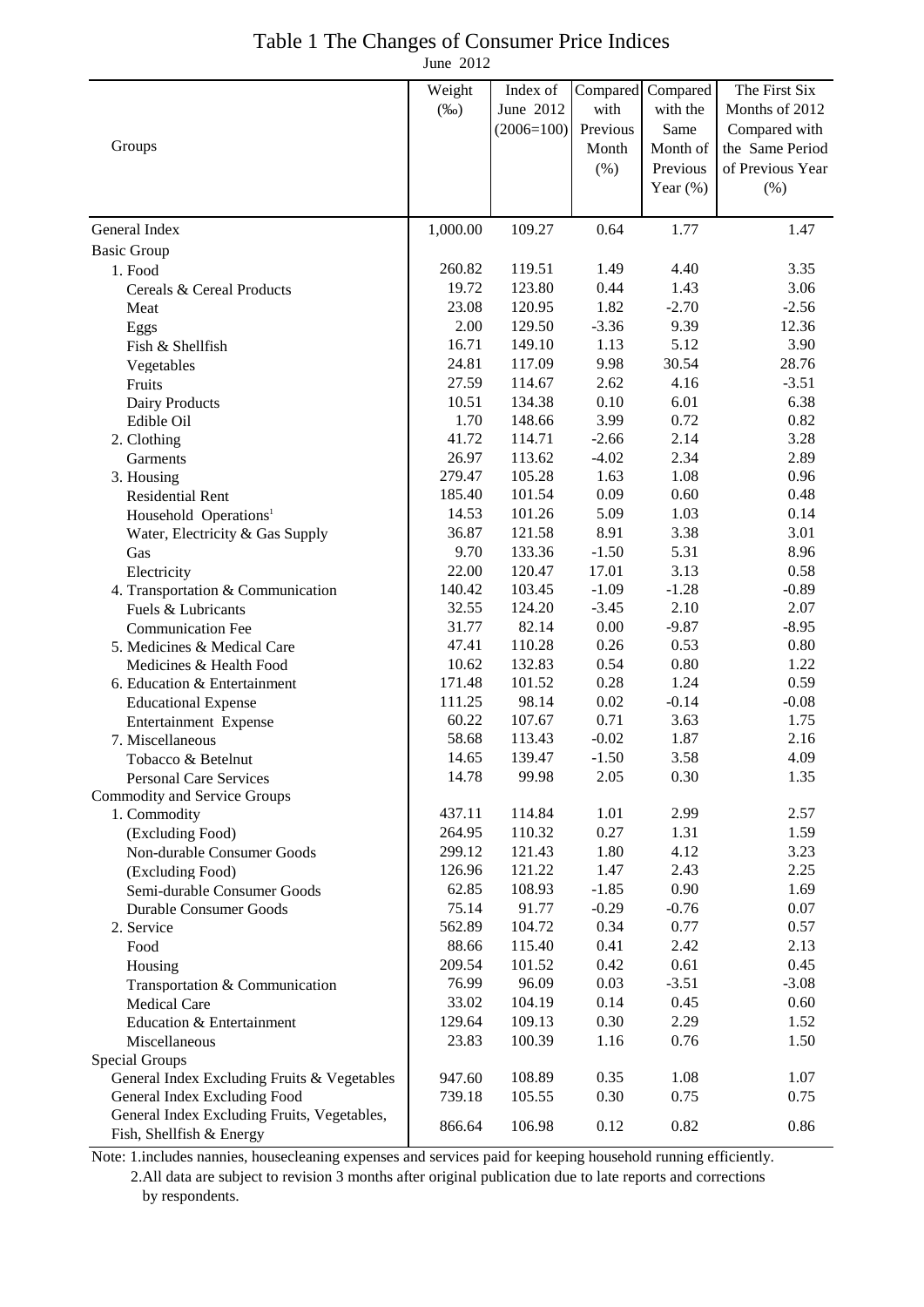## Table 2 The Changes of Wholesale Price Indices

June 2012

| Groups                                           | Weight  | Index of June | Compared | Compared    | The First Six    |
|--------------------------------------------------|---------|---------------|----------|-------------|------------------|
|                                                  | $(\%0)$ | 2012          | with     | with the    | Months of 2012   |
|                                                  |         | $(2006=100)$  | Previous | Same        | Compared with    |
|                                                  |         |               | Month    | Month of    | the Same Period  |
|                                                  |         |               | (% )     | Previous    | of Previous Year |
|                                                  |         |               |          | Year $(\%)$ | (% )             |
| General Index                                    | 1000.00 | 110.52        | $-1.06$  | $-1.70$     | 0.45             |
| <b>Domestic Sales Excluding Imports</b>          | 307.86  | 116.86        | $-0.48$  | $-1.48$     | $-0.93$          |
| Imports                                          | 327.09  | 119.81        | $-2.12$  | $-2.76$     | 1.63             |
| Exports                                          | 365.05  | 95.21         | $-0.43$  | $-0.69$     | 0.54             |
| <b>Basic Group</b>                               |         |               |          |             |                  |
| 1. Agriculture, Forestry, Fishing & Animal       |         |               |          |             |                  |
| <b>Husbandry Products</b>                        | 27.15   | 151.86        | $-0.43$  | 3.69        | 3.61             |
| (1) Farm Products                                | 12.87   | 142.38        | $-1.07$  | 5.15        | 1.61             |
| (2) Poultry & Livestock Products                 | 6.60    | 136.06        | 8.18     | $-2.67$     | $-7.53$          |
| (3) Forest Products                              | 0.41    | 106.99        | 2.89     | $-12.73$    | $-13.46$         |
| (4) Fishery Products                             | 7.27    | 182.98        | $-4.69$  | 6.85        | 15.90            |
| 2. Quarrying & Mineral Products                  | 57.59   | 157.13        | $-7.18$  | $-6.45$     | 7.06             |
| (1) Crude Petroleum & Natural Gas                | 45.78   | 148.31        | $-9.98$  | $-7.46$     | 9.29             |
| (2) Sand, Stone & Clay Quarrying                 | 2.56    | 103.07        | 0.06     | 1.52        | 2.19             |
| (3) Other Mineral Products                       | 9.25    | 219.54        | 2.20     | $-4.01$     | 0.05             |
| 3. Manufacturing Products                        | 890.99  | 104.55        | $-0.89$  | $-1.73$     | $-0.41$          |
| $(1)$ Foods                                      | 18.50   | 133.61        | 0.19     | $-0.01$     | 0.08             |
| (2) Beverages                                    | 5.34    | 106.04        | 0.28     | 3.55        | 3.36             |
| (3) Tobaccos                                     | 2.49    | 131.98        | $0.00\,$ | 10.17       | 8.74             |
| (4) Textile Products                             | 21.67   | 126.62        | 0.52     | $-3.17$     | $-5.48$          |
| (5) Wearing Apparel & Clothing Accessories       | 4.65    | 107.03        | 0.92     | 5.95        | 7.20             |
| (6) Leather, Fur & Related Products              | 4.97    | 116.33        | 0.78     | 4.69        | 5.51             |
| (7) Wood & Bamboo Products                       | 2.15    | 117.13        | 1.22     | 1.47        | 1.61             |
| (8) Pulp, Paper, Paper Products & Printed Matter | 15.11   | 116.93        | 0.30     | $-3.90$     | $-4.67$          |
| (9) Petroleum & Coal Products                    | 54.63   | 142.32        | $-7.01$  | $-1.00$     | 6.89             |
| (10)Chemical Material                            | 91.92   | 117.19        | $-4.89$  | $-10.59$    | $-5.30$          |
| (11) Chemical Products & Medical Goods           | 28.00   | 111.07        | 0.50     | 0.12        | 1.03             |
| (12) Rubber & Plastic Products                   | 22.42   | 116.83        | $-0.05$  | 0.48        | 2.09             |
| (13) Non-metallic Mineral Products               | 13.93   | 107.37        | 0.78     | 0.77        | 0.33             |
| (14) Basic Metal                                 | 84.77   | 112.67        | $-1.46$  | $-10.24$    | $-8.41$          |
| (15) Fabricated Metal Products                   | 42.26   | 110.86        | 0.34     | $-2.70$     | $-2.62$          |
| (16) Electronic Parts & Components               | 261.17  | 74.81         | 1.16     | 2.16        | 1.07             |
| (17) Computer, Electronic & Optical Products     | 64.22   | 76.43         | $-0.14$  | 2.02        | 2.95             |
| (18) Electrical Equipment                        | 34.70   | 109.61        | 0.20     | 0.27        | $-0.48$          |
| $(19)$ Machinery & Equipment                     | 67.61   | 114.72        | 1.35     | 3.77        | 4.20             |
| (20) Transport Equipment & Parts                 | 34.78   | 111.36        | 0.75     | 2.81        | 2.25             |
| (21) Furniture & Fixtures                        | 5.20    | 111.50        | 1.25     | 4.86        | 4.77             |
| (22) Miscellaneous Products                      | 10.51   | 113.09        | 1.14     | 3.80        | 3.26             |
| 4. Water Supply, Electricity & Gas               | 24.28   | 142.82        | 12.78    | 6.99        | 2.28             |
| By Stage of Processing                           |         |               |          |             |                  |
| 1.Raw Materials                                  | 138.48  | 146.19        | $-5.64$  | $-7.96$     | 0.67             |
| 2. Intermediate Materials                        | 356.29  | 112.03        | 0.11     | $-1.30$     | $-0.81$          |
| 3. Finished Goods                                | 140.17  | 114.70        | 0.63     | 3.39        | 3.10             |
| (1) Capital Goods                                | 53.38   | 110.94        | 0.70     | 3.21        | 3.65             |
| (2) Consumer Goods                               | 86.79   | 116.50        | 0.59     | 3.49        | 2.78             |
| Special Groups                                   |         |               |          |             |                  |
| <b>Domestic Sales</b>                            | 634.95  | 118.12        | $-1.34$  | $-2.15$     | 0.40             |
| <b>Domestic Products</b>                         | 672.91  | 105.91        | $-0.45$  | $-1.10$     | $-0.21$          |
| Non-Heavy Chemical Industrial Products           | 166.01  | 115.59        | 0.44     | 0.11        | $-0.23$          |
| Heavy Chemical Industrial Products               | 724.98  | 102.04        | $-1.23$  | $-2.21$     | $-0.46$          |

Note: All data are subject to revision 3 months after original publication due to late reports and corrections by respondents.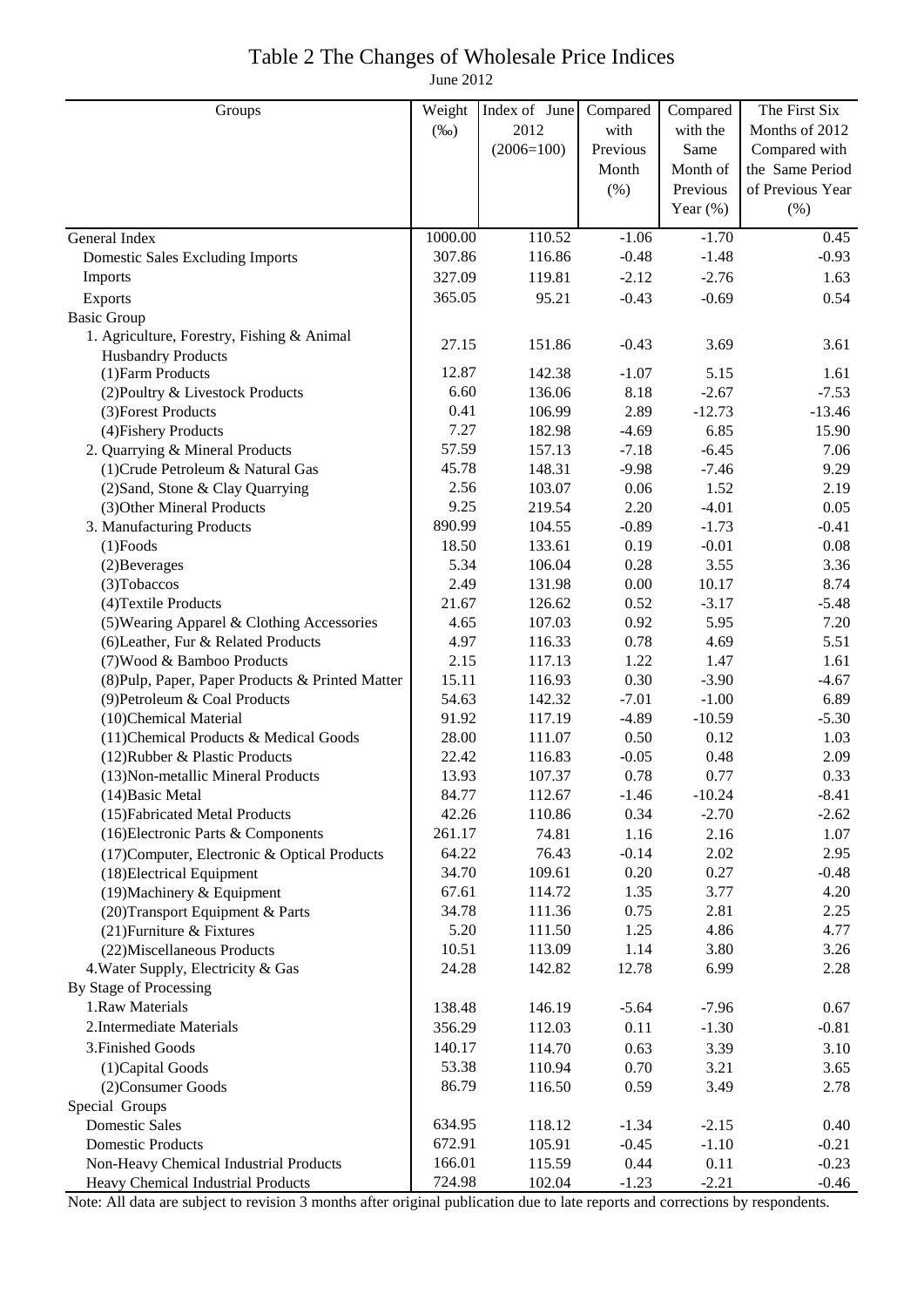# Table 3 The Changes of Import Price Indices

June 2012

| Groups                                                | Weight<br>$(\%0)$ | Index of<br>June 2012<br>$(2006=100)$ | Compared<br>with<br>Previous<br>Month<br>(% ) | Compared<br>with the<br>Same<br>Month of<br>Previous<br>Year $(\%)$ | The First Six<br>Months of<br>2012<br>Compared<br>with the<br>Same Period<br>of Previous<br>Year $(\%)$ |
|-------------------------------------------------------|-------------------|---------------------------------------|-----------------------------------------------|---------------------------------------------------------------------|---------------------------------------------------------------------------------------------------------|
| Basic Group (on N.T.D. Basis)                         |                   |                                       |                                               |                                                                     |                                                                                                         |
| General Index                                         | 1,000.00          | 119.81                                | $-2.12$                                       | $-2.76$                                                             | 1.63                                                                                                    |
| 1. Animal, Vegetable Products & Prepared<br>Foods     | 34.64             | 151.09                                | 0.35                                          | 0.12                                                                | $-1.01$                                                                                                 |
| 2. Mineral Products & Nonmetallic Mineral<br>Products | 208.51            | 159.01                                | $-7.15$                                       | $-6.24$                                                             | 6.76                                                                                                    |
| 3. Textiles & Textile Articles                        | 13.85             | 132.71                                | $-0.02$                                       | $-10.03$                                                            | $-10.73$                                                                                                |
| 4. Wood, Paper, Pulp & Articles Thereof               | 17.93             | 113.73                                | 0.92                                          | $-5.48$                                                             | $-5.20$                                                                                                 |
| 5.Chemicals, Plastics, Rubber & Articles<br>Thereof   | 147.68            | 116.93                                | $-1.95$                                       | $-4.80$                                                             | $-0.76$                                                                                                 |
| 6. Primary Metals & Articles Thereof                  | 118.38            | 110.99                                | $-1.58$                                       | $-10.65$                                                            | $-8.77$                                                                                                 |
| 7. Machinery, Optical & Precision Instruments         | 166.28            | 114.51                                | 0.93                                          | 3.48                                                                | 4.00                                                                                                    |
| 8. Electronic Machinery                               | 258.41            | 82.04                                 | 1.43                                          | 3.89                                                                | 3.12                                                                                                    |
| 9. Transportation Equipment & Parts                   | 21.11             | 127.56                                | 1.58                                          | 4.85                                                                | 3.38                                                                                                    |
| 10. Miscellaneous Products                            | 13.21             | 121.02                                | $-0.60$                                       | 2.34                                                                | 1.52                                                                                                    |
| Basic Group (on U.S.D. Basis)                         |                   |                                       |                                               |                                                                     |                                                                                                         |
| General Index                                         | 1,000.00          | 130.28                                | $-3.59$                                       | $-6.33$                                                             | $-0.37$                                                                                                 |
| 1. Animal, Vegetable Products & Prepared<br>Foods     | 34.64             | 164.32                                | $-1.15$                                       | $-3.55$                                                             | $-2.96$                                                                                                 |
| 2. Mineral Products & Nonmetallic Mineral<br>Products | 208.51            | 172.84                                | $-8.54$                                       | $-9.68$                                                             | 4.66                                                                                                    |
| 3. Textiles & Textile Articles                        | 13.85             | 144.30                                | $-1.51$                                       | $-13.33$                                                            | $-12.46$                                                                                                |
| 4. Wood, Paper, Pulp & Articles Thereof               | 17.93             | 123.68                                | $-0.59$                                       | $-8.96$                                                             | $-7.09$                                                                                                 |
| 5. Chemicals, Plastics, Rubber & Articles<br>Thereof  | 147.68            | 127.17                                | $-3.42$                                       | $-8.29$                                                             | $-2.72$                                                                                                 |
| 6. Primary Metals & Articles Thereof                  | 118.38            | 120.78                                | $-3.05$                                       | $-13.93$                                                            | $-10.55$                                                                                                |
| 7. Machinery, Optical & Precision Instruments         | 166.28            | 124.49                                | $-0.59$                                       | $-0.32$                                                             | 1.93                                                                                                    |
| 8. Electronic Machinery                               | 258.41            | 89.21                                 | $-0.09$                                       | 0.08                                                                | 1.10                                                                                                    |
| 9. Transportation Equipment & Parts                   | 21.11             | 138.68                                | 0.06                                          | 1.01                                                                | 1.33                                                                                                    |
| 10. Miscellaneous Products                            | 13.21             | 131.58                                | $-2.09$                                       | $-1.41$                                                             | $-0.48$                                                                                                 |

Note: All data are subject to revision 3 months after original publication due to late reports and corrections by respondents.